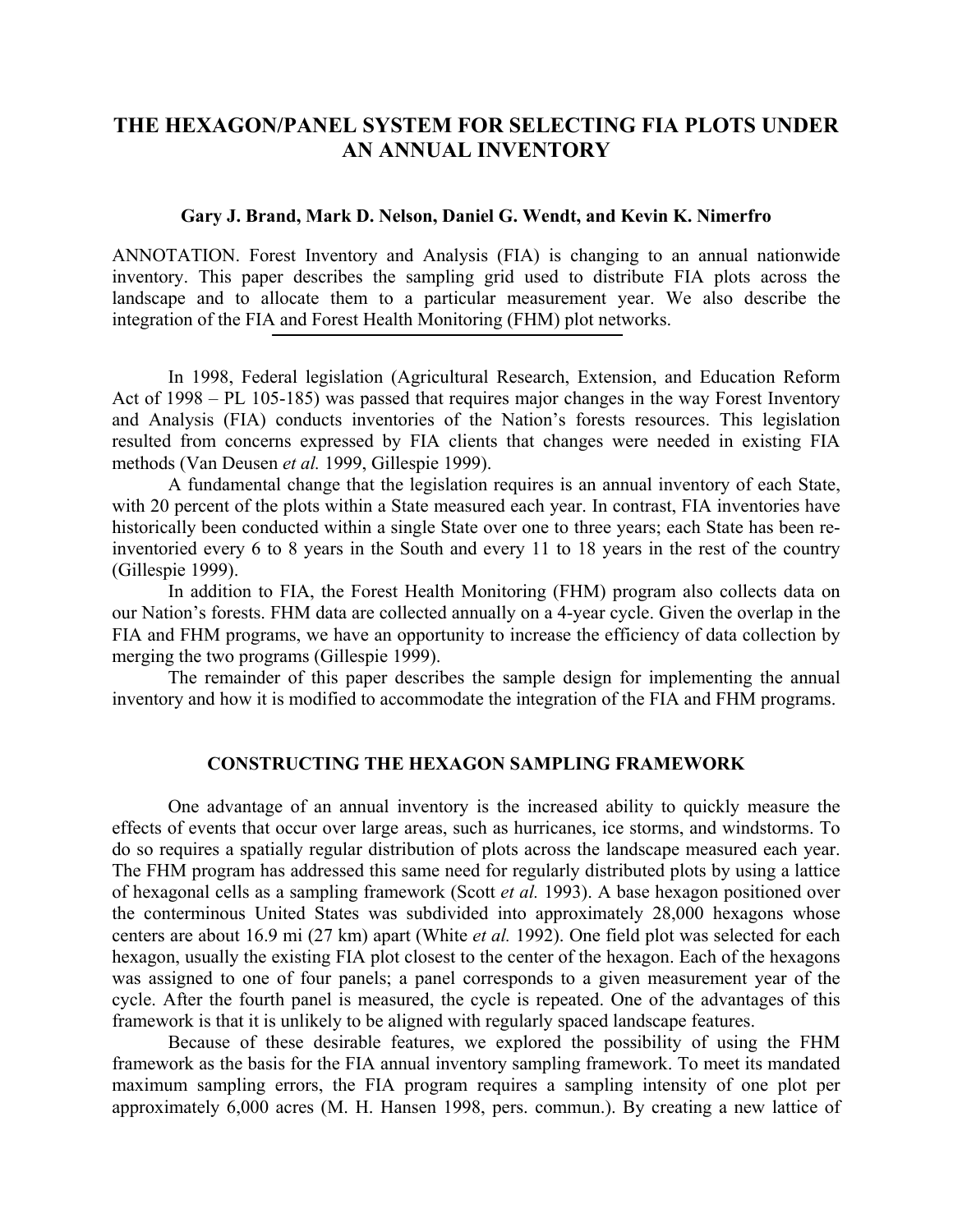hexagonal cells where each hexagon is 1/27 the size of an FHM hexagon, the desired sampling intensity is achieved (A. R. Olsen 1998, pers. commun.). The size of each FIA hexagon is 5937.2 acres.

Staff of the Western Ecology Division of the US Environmental Protection Agency National Health and Environmental Effects Research Laboratory in Corvallis, Oregon, performed a 27-factor enhancement of the FHM hexagons, resulting in more than 360,000 FIA hexagons within and adjacent to the border of the conterminous United States. To minimize distortion of the area associated with each hexagon, the Lambert azimuthal equal-area projection was used when creating the FHM and FIA hexagons. Figure 1 shows the spatial arrangement of an FHM hexagon and the FIA hexagons. Attributes included for each hexagon were a unique 8 digit hexagon ID, a hierarchical ID that can be used to decipher how the hexagon was generated, and another ID that can be used to determine the U.S. Geological Survey 7.5 minute quadrangle containing the center of the hexagon. We also determined the state and county where each FHM and FIA hexagon center was located based on 1:100,000 U.S. Bureau of the Census TIGER/Line files.



Figure 1. The FIA hexagon lattice. Each black dot is at the center of an FHM hexagon.

By assigning one plot to each FIA hexagon, we create a regular spatial distribution of plots across the landscape. The 1998 legislation requires that 20 percent of the plots be measured each year. To distribute the hexagons temporally, each is assigned to one of five panels. The arrangement shown below (fig. 2) distributes the hexagons among the five panels in such a way that no adjacent hexagons belong to the same panel. The plots in hexagons from panel one were measured from the fall of 1998 through the summer of 1999 in Indiana, Iowa, Minnesota, and Missouri. Each of the remaining panels is assigned to succeeding years; panel one will be measured again from the fall of 2003 through the summer of 2004. As annual inventories begin in new States, we start with the same panel that is being measured that year in States already under an annual inventory. Although the intent in the Eastern U.S. is to operate on a 5-year cycle, funding or ecological conditions may require other cycles. In particular, 7-year (as an eastern option) and 10-year (as a western standard) cycles have been proposed. These two panel arrangements are shown in figure 3.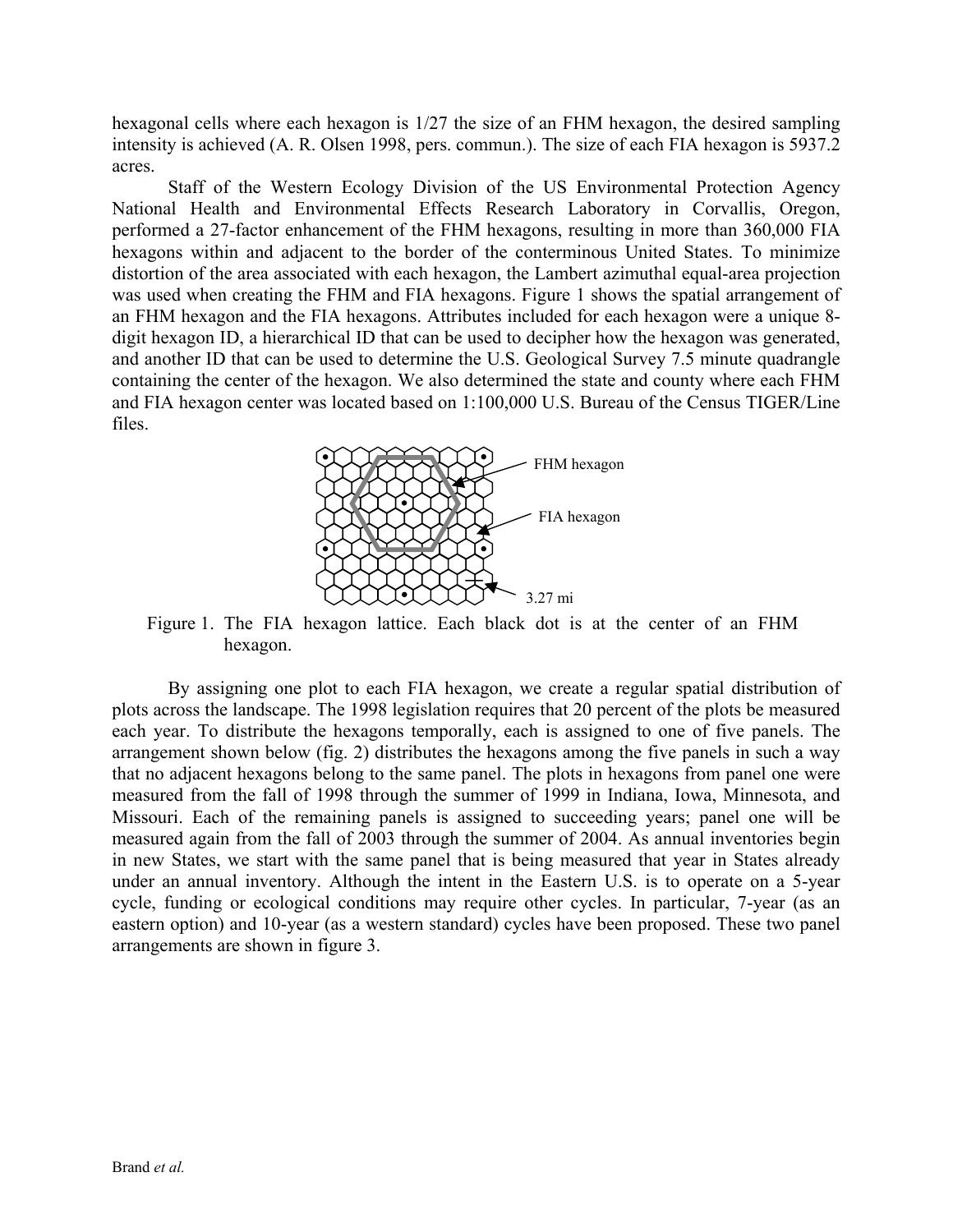

Figure 2. Assignment of hexagons to one of five panels (shown by number).



Figure 3. seven-panel (left) and ten-panel (right) arrangements.

# **SELECTING PLOTS**

There are many ways to select a ground plot for each FIA hexagon. We followed two guiding principles for determining plot selection procedures. The plot selected for an FIA hexagon:

- 1) must be located in that hexagon and
- 2) should be an existing FIA ground plot, if one exists, thereby retaining as much historical information as possible.

However, to satisfy the first principle, the geographic location of existing plots must be known. Therefore, the first step in plot selection was to establish the latitude and longitude for all existing plots. This was most often done by transferring marked plot locations on aerial photos to geo-referenced satellite imagery. The next step was to spatially overlay the plot locations and the FIA hexagons in a GIS application. The distance from the plot to the center of its hexagon was also computed and recorded. A database management procedure then assigned one plot to each hexagon based on the following criteria: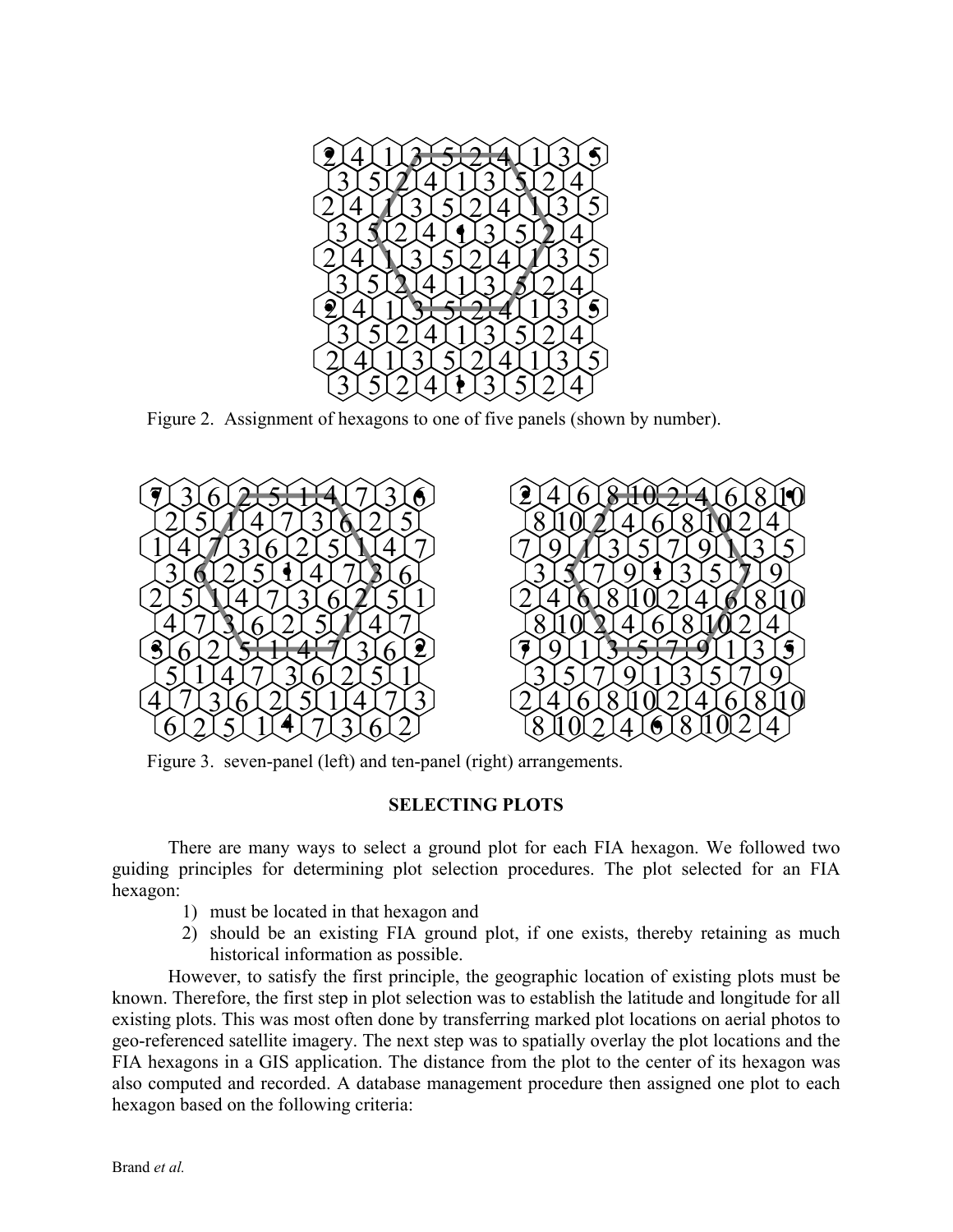- 1) if the hexagon contains an FHM plot, select it;
- 2) if not, then select the FIA plot within the hexagon that is closest to the center of the hexagon;
- 3) if there are no FHM or FIA plots in the hexagon, select the center of the hexagon as the location for a new plot (some regions may choose a location near the center).

In some of our States we had to adjust the probability of selection because of unequal sampling intensities in the previous inventory. For example, in Wisconsin reserved areas were sampled more intensively than other areas. Figure 4 illustrates the selection of plots for various situations encountered.





## **INTEGRATING FIA AND FHM SAMPLING FRAMEWORK**

Although Forest Health Monitoring is a national program, FHM plots have not yet been established in all States. For example, in the North Central region, FHM plots have not been established in five (Iowa, Kansas, Nebraska, North Dakota, and South Dakota) of our 11 States. However, in States where there are existing FHM plots, it is important to retain these plots, not only to keep them as plots selected for their respective FIA hexagons, but also to measure them in their same temporal order.

As noted earlier, the FHM plots were measured on a 4-year cycle, whereas the legislation mandating annual inventories specified a 5-year cycle. In addition to a 4-year cycle, one-third of the FHM plots were also measured in two consecutive years (overlap plots). To maintain the existing temporal intensity of FHM plot measurements over a 5-year cycle, the FHM program elected to increase the number of plots established in most States by 67 percent. Half of the additional plots are needed to make up for the overlap plots (years one to four). The other half are needed for the fifth year. The only exceptions were in Maryland and Minnesota where State funding permitted an original sampling intensity three times greater than in other States.

We obtained a grid of both new and original locations and panel assignments for FHM plots from the Forest Health Monitoring Program, USDA Forest Service, Research Triangle Park, NC (William D. Smith, 1999, pers. commun.). The grid point designates the desired approximate location for an FHM plot, but not necessarily the ultimate location of the plot. In States where FHM plots had not been selected, this grid was regularly spaced across the State and equally distributed among the five panels. In States where FHM plots had been selected, additional grid points were systematically interspersed among the original grid points. Old locations kept their original FHM panel assignment. Approximately 50 perecent of the new grid points were assigned to a new fifth panel, and the rest were spread evenly among the other four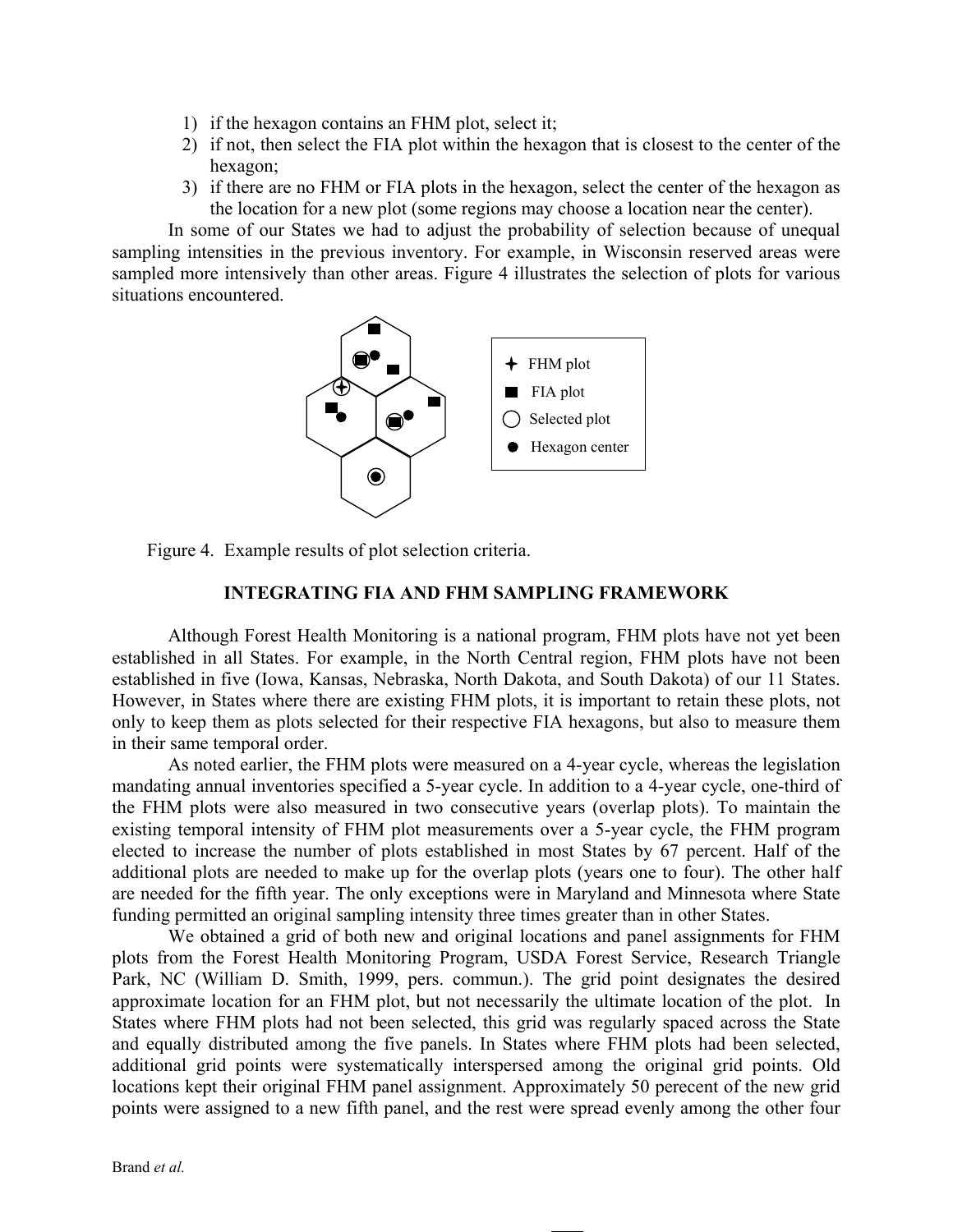panels. In Maryland and Minnesota, no new grid points were needed and the panel assignment was based on the FIA panel assigned to that location. That is, the existing FHM plots were simply distributed among five panels.

We chose an FIA hexagon for every FHM grid point within the conterminous U.S. based on the following rules:

1) if there is an existing FHM plot associated with an FHM grid point, then choose the FIA hexagon containing the FHM plot as the FIA/FHM hexagon; change its panel to match the panel of the FHM grid point (fig. 5),



- Figure 5. Examples where rule 1 changes the original panel of the FIA hexagon a) to a different panel b). The shaded hexagons have different panels.
	- 2) if an existing FHM plot is not associated with the FHM grid point, then choose the nearest FIA hexagon of the same panel and in the same State as the FHM grid point to be the FIA/FHM hexagon (fig. 6),



- Figure 6. Implementation of rule 2. The panel of the FHM grid point in a) results in the shaded hexagon b) becoming the FHM/FIA hexagon.
	- 3) if none of the nearby FIA hexagons (nearer than 8,500 m) are of the same panel and State as the grid point, then choose the one containing the FHM grid point as the FIA/FHM hexagon; change its panel to match the panel of the FHM grid point (fig. 7). This condition occurs along State borders and coastlines.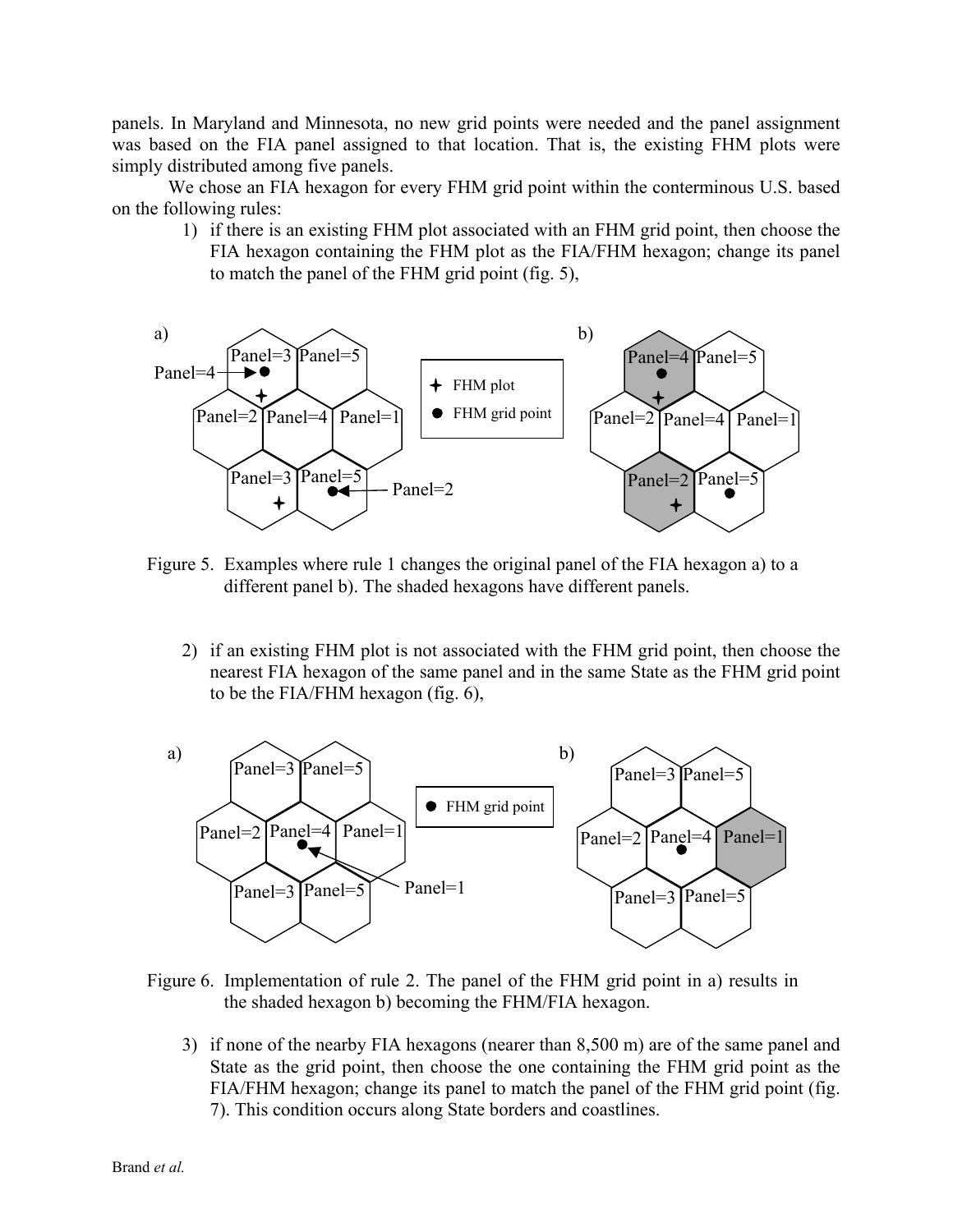

Figure 7. Before a) and after b) implementing rule 3. The panel of the shaded hexagon has been changed.

Rules 1 and 3 change the panels assigned to FIA hexagons and therefore disrupt the original FIA pattern. However, because there are only about 1/16 as many FHM grid points as FIA hexagons, and not all of the FHM grid points will cause the panel of the FIA hexagon to change, this disruption was considered acceptable.

### **CONCLUSIONS**

The hexagon/panel system is one way to distribute FIA plots systematically across the conterminous United States and through time. One plot is selected for each FIA hexagon. Existing FHM and FIA plots are selected whenever possible. To maintain the existing temporal order of FHM plots, some perturbation of the FIA panels was accepted and incorporated into the system. The expected results will be a consistent inventory of all forested lands that preserves historic data. This system will incorporate the FIA and FHM forest inventory efforts, comply with legislative mandate, and provide a framework for future forest inventories.

### **ACKNOWLEGEMENTS**

We thank Anthony R. Olsen, Suzanne Pierson, and Barb Rosenbaum of the Environmental Protection Agency in Corvallis, OR, for providing the FIA hexagons. We also thank the following people from the USDA Forest Service: Ronald McRoberts and Mark Hansen of the North Central Research Station in St. Paul, MN, and Andrew Gillespie of the Resource Valuation and Use Staff in Washington, DC, for their suggestions and input in designing the hexagon/panel system; and William D. Smith of the FHM program in Research Triangle Park, NC, for the original and new FHM grid locations.

#### **LITERATURE CITED**

Gillespie, A.J.R. 1999. *Rationale for a national annual forest inventory program*. Journal of Forestry **97**:16-20.